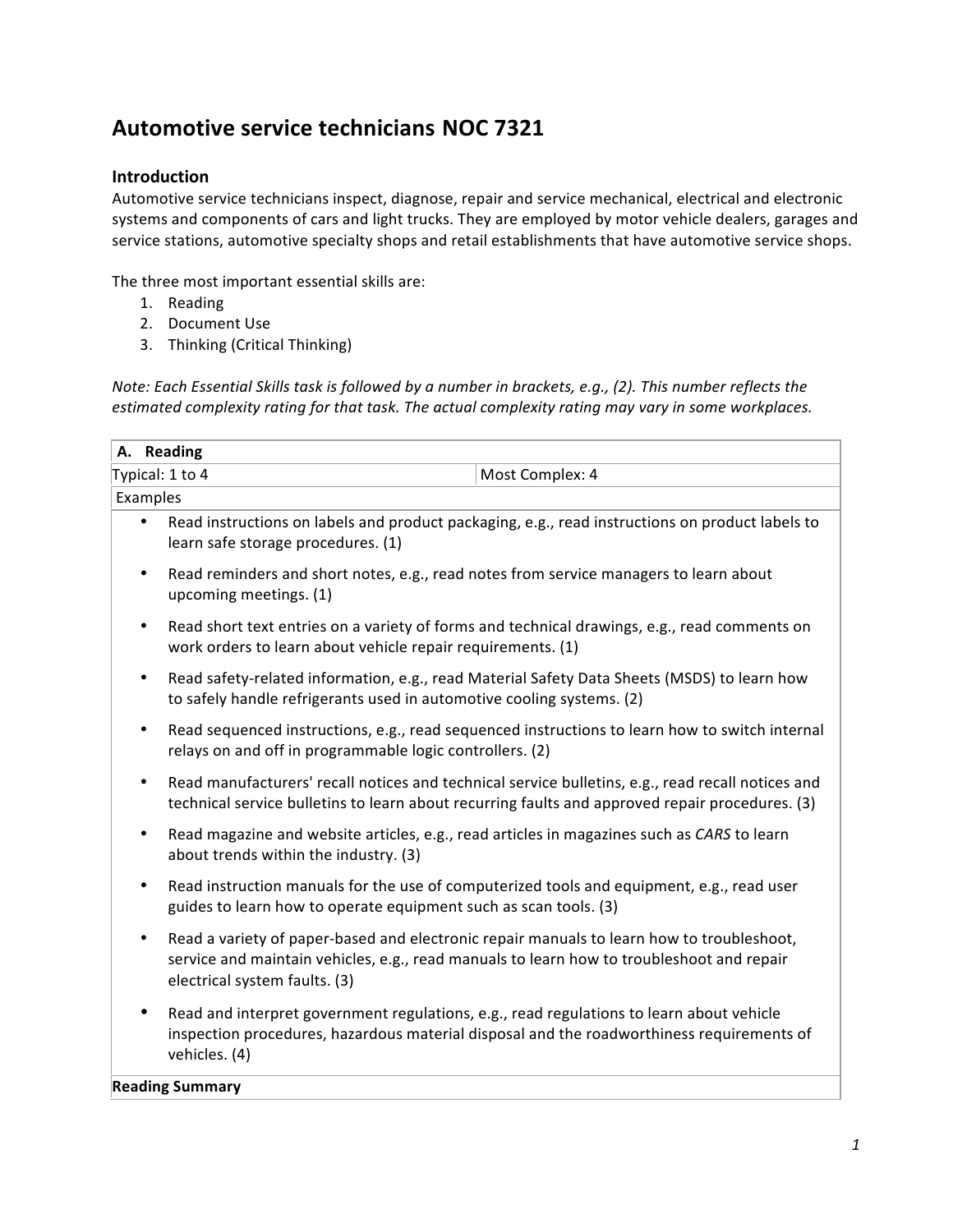|                                                | <b>Purpose for Reading</b>                                   |                                                      |                                                                           |                                 |  |  |
|------------------------------------------------|--------------------------------------------------------------|------------------------------------------------------|---------------------------------------------------------------------------|---------------------------------|--|--|
| <b>Type of Text</b>                            | To scan for specific<br>information/To locate<br>information | To skim for overall<br>meaning, to get the<br>'gist' | To read the full<br>text to understand text to critique or<br>or to learn | To read the full<br>to evaluate |  |  |
| Forms                                          |                                                              |                                                      |                                                                           |                                 |  |  |
| Labels                                         |                                                              |                                                      |                                                                           |                                 |  |  |
| Notes, Letters, Memos                          |                                                              |                                                      |                                                                           |                                 |  |  |
| Manuals, Specifications,<br><b>Regulations</b> |                                                              |                                                      |                                                                           |                                 |  |  |
| Reports, Books, Journals                       |                                                              |                                                      |                                                                           |                                 |  |  |

# **B.** Document Use

| Typical: 1 to 4 |                                                                                                                                                                                          | Most Complex: 4                                                                                                                                                               |  |  |  |  |  |
|-----------------|------------------------------------------------------------------------------------------------------------------------------------------------------------------------------------------|-------------------------------------------------------------------------------------------------------------------------------------------------------------------------------|--|--|--|--|--|
| Examples        |                                                                                                                                                                                          |                                                                                                                                                                               |  |  |  |  |  |
| $\bullet$       | about burn and electrical shock hazards. (1)                                                                                                                                             | Observe hazard and safety icons, e.g., use icons affixed to engine components to learn                                                                                        |  |  |  |  |  |
| $\bullet$       | View a variety of manufacturers' labels to locate part numbers, serial numbers, sizes,<br>colours and other information. (1)                                                             |                                                                                                                                                                               |  |  |  |  |  |
| $\bullet$       | faulty electrical systems. (2)                                                                                                                                                           | Interpret flowcharts, e.g., interpret multi-step flowcharts to learn how to troubleshoot                                                                                      |  |  |  |  |  |
| $\bullet$       | spent, parts used and steps taken to repair vehicles. (3)                                                                                                                                | Enter repair and service data into a variety of work orders, corrective action forms and<br>computerized data management systems, e.g., complete work orders by entering time |  |  |  |  |  |
| $\bullet$       | troubleshoot faults and establish the condition of vehicle components. (3)                                                                                                               | Interpret graphs, e.g, interpret sine waves generated by scan tools such as oscilloscopes to                                                                                  |  |  |  |  |  |
| $\bullet$       | Locate data in complex tables, e.g., locate data such as classifications, material<br>coefficients, identification numbers, quantities and costs in complex specification tables.<br>(3) |                                                                                                                                                                               |  |  |  |  |  |
| $\bullet$       |                                                                                                                                                                                          | Interpret scale drawings, e.g., use scale drawings to locate drive train components. (3)                                                                                      |  |  |  |  |  |
| $\bullet$       | parts within complex transmissions. (4)                                                                                                                                                  | Interpret assembly drawings, e.g., study assembly drawings to determine the position of                                                                                       |  |  |  |  |  |
| $\bullet$       | schematics to locate capacities and components, and to troubleshoot faults. (4)                                                                                                          | Interpret schematic drawings, e.g., study wiring, hydraulic, emission and vacuum system                                                                                       |  |  |  |  |  |
|                 | <b>Document Use Summary</b>                                                                                                                                                              |                                                                                                                                                                               |  |  |  |  |  |
| $\mathbf{v}$    | Read signs, labels or lists.                                                                                                                                                             |                                                                                                                                                                               |  |  |  |  |  |
| $\sqrt{ }$      | words, phrases, sentences or text of a paragraph or more.                                                                                                                                | Complete forms by marking check boxes, recording numerical information or entering                                                                                            |  |  |  |  |  |
| $\mathbf{V}$    | sentences or text of a paragraph or more.                                                                                                                                                | Read completed forms containing check boxes, numerical entries, phrases, addresses,                                                                                           |  |  |  |  |  |
| $\mathbf{V}$    | Read tables, schedules or other table-like text (e.g., read production schedules).                                                                                                       |                                                                                                                                                                               |  |  |  |  |  |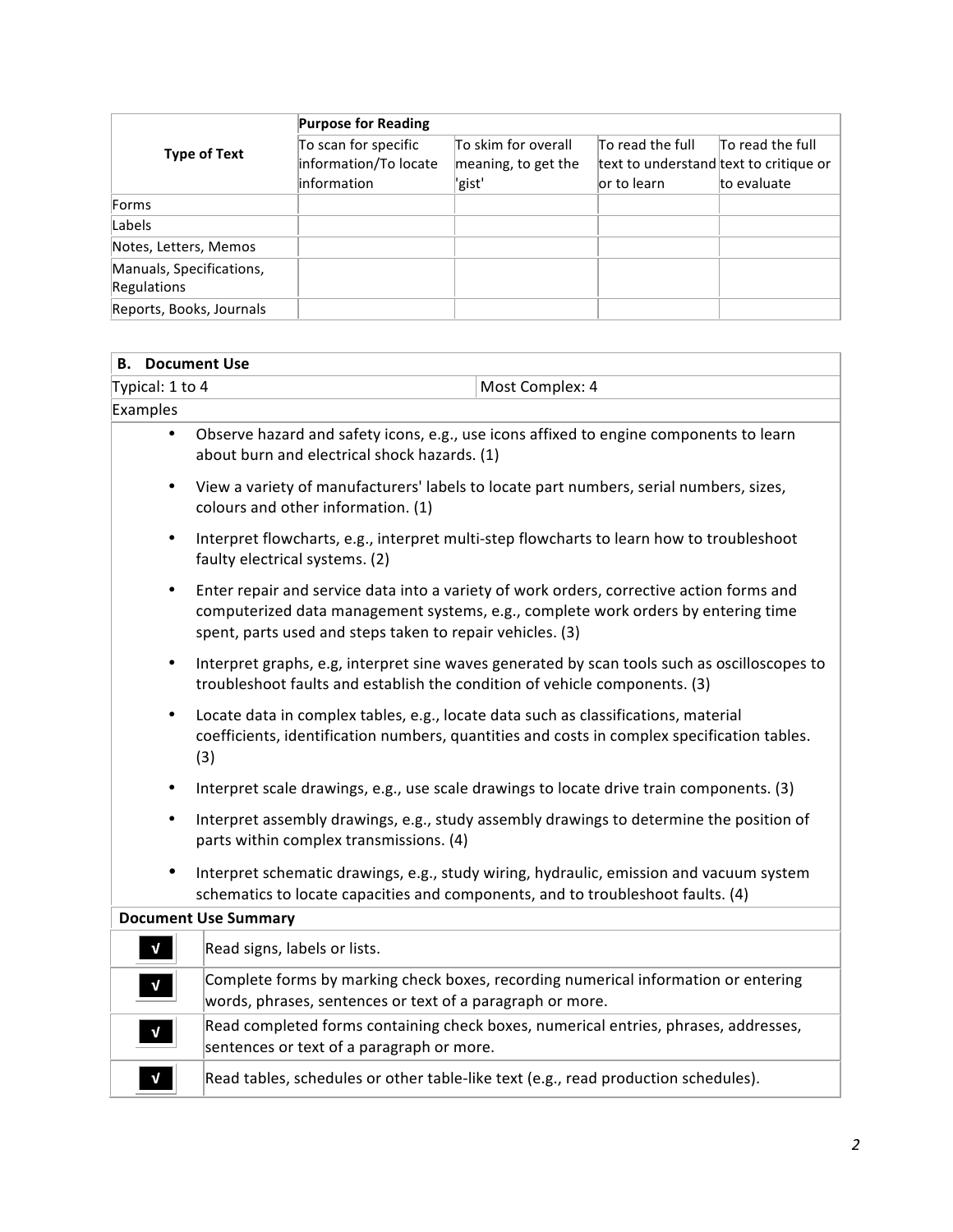| $\mathbf{V}$ | Enter information on tables, schedules or other table-like text.                                     |
|--------------|------------------------------------------------------------------------------------------------------|
| $\mathbf{V}$ | Recognize common angles such as 15, 30, 45 and 90 degrees.                                           |
| $\mathbf v$  | Draw, sketch or form common shapes such as circles, triangles, spheres, rectangles,<br>squares, etc. |
| $\mathbf{V}$ | Interpret scale drawings (e.g., floorplans or maps).                                                 |
| $\mathbf{V}$ | Take measurements from scale drawings.                                                               |
| $\mathbf{V}$ | Make sketches.                                                                                       |
| $\mathbf{V}$ | Obtain information from sketches, pictures or icons (e.g., computer toolbars).                       |

| Most Complex: 3 |  |
|-----------------|--|
|                 |  |
|                 |  |

- Write brief reminders, e.g., write notes to remind themselves of upcoming deadlines. (1)
- Write longer notes, e.g., describe needed repairs on work orders and vehicle inspection forms. (2)
- Write brief emails, e.g., write emails to request help for unusual or difficult repairs. (2)
- May write reports to describe events leading up to workplace accidents, e.g., write about injuries and events when completing reports for workers' compensation boards. (2)
- Write long notes, e.g., write long notes on warranty claim forms to justify why the repair should be covered. (2)
- May write short notes on Web forums and technical support sites to request and provide repair information, e.g., provide detailed explanations and descriptions using technical language. (3)
- May write longer letters for police and insurance investigations to describe the causes and results of accidents. (3)

#### **Writing Summary**

|                                                             | <b>Purpose for Writing</b>        |                                    |                                         |                                           |                                                          |                           |                   |  |
|-------------------------------------------------------------|-----------------------------------|------------------------------------|-----------------------------------------|-------------------------------------------|----------------------------------------------------------|---------------------------|-------------------|--|
| Length                                                      | To organize or<br><b>remember</b> | To keep a<br>record or<br>document | To inform or<br>request<br>linformation | To persuade<br>$ or$ justify a<br>request | To present<br>an analysis or an evaluation<br>comparison | To present<br>or critique | lTo.<br>entertain |  |
| Text requiring less<br>than one<br>paragraph of new<br>text |                                   |                                    |                                         |                                           |                                                          |                           |                   |  |
| Text rarely<br>requiring more<br>than one<br>paragraph      |                                   |                                    |                                         |                                           |                                                          |                           |                   |  |
| Longer text                                                 |                                   |                                    |                                         |                                           |                                                          |                           |                   |  |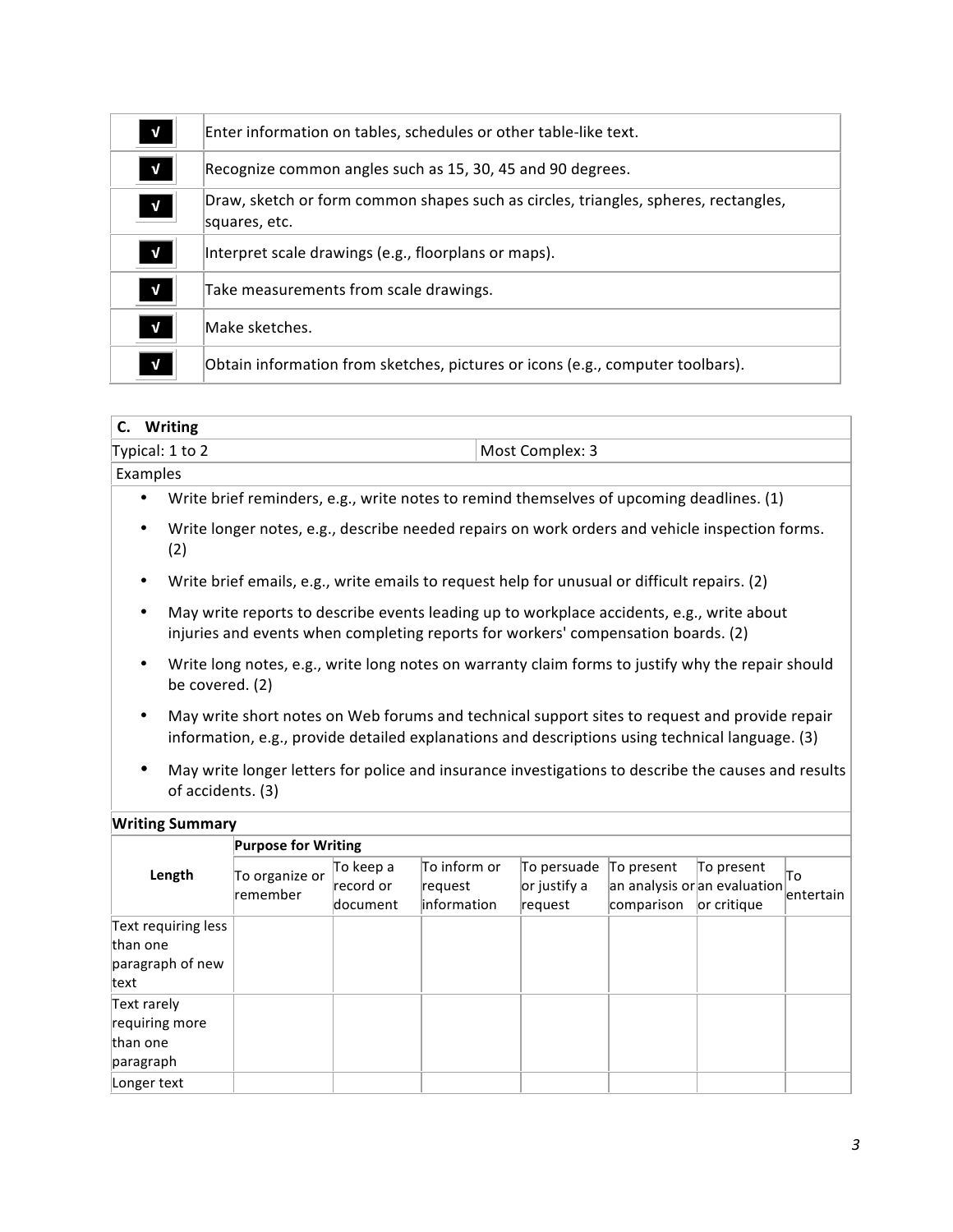#### **D. Numeracy**

Typical: 1 to 3 Most Complex: 3

# Examples

# **Money Math**

May use money math, e.g., use money math to calculate flat rate earnings.  $(1)$ .

### **Scheduling, Budgeting and Accounting Math**

• Not a requirement for this occupation.

#### **Measurement and Calculation Math**

- Take a variety of measurements using gauges, e.g., use gauges to measure temperatures and oil pressures. (1)
- Take a variety of dimension measurements using basic hand tools, e.g., measure the length of parts using tape measures and scales. (1)
- Calculate amounts of glycol and water, and oil and gas mixtures, e.g., use ratios to calculate amounts for oil and gas mixtures. (2)
- Calculate vehicle system operating parameters, e.g., calculate current flows, voltage drops and electrical resistances. (3)
- Take precise measurements using specialized tools, e.g., measure mechanical parts, such as cylinder walls, brake disks and bearings using calipers and dial micrometers. (3)

# **Data Analysis Math**

- Compare measurements of energy, dimension, speed, horsepower, temperature and torque to specifications, e.g., compare the measurements of amperage to original equipment manufacturers' specifications to determine the operating condition of batteries and electrical systems. (1)
- Calculate summary measures to monitor the progression of faults and wear, e.g. average multiple energy readings to determine the condition of batteries. (2)
- Analyze pressure, power, torque, compression and electrical energy readings to assess vehicle performance and troubleshoot faults, e.g., analyze a series of electrical readings produced by computerized scan tools to determine the cause of charging system faults. (3)

#### **Numerical Estimation**

- Estimate the amount of time required to complete repairs. $(1)$
- Estimate the useful life remaining for parts, such as tires, brake pads and exhaust systems.(2)

| <b>Math Skills Summary</b>       |                                                                                                                                    |  |  |  |  |
|----------------------------------|------------------------------------------------------------------------------------------------------------------------------------|--|--|--|--|
| a. Mathematical Foundations Used |                                                                                                                                    |  |  |  |  |
| Whole<br><b>Numbers</b>          | Read and write, count, round off, add or subtract, multiply or divide whole numbers,<br>e.g., use whole number to count inventory. |  |  |  |  |
| Integers                         | Read and write, add or subtract, multiply or divide integers, e.g., read positive and                                              |  |  |  |  |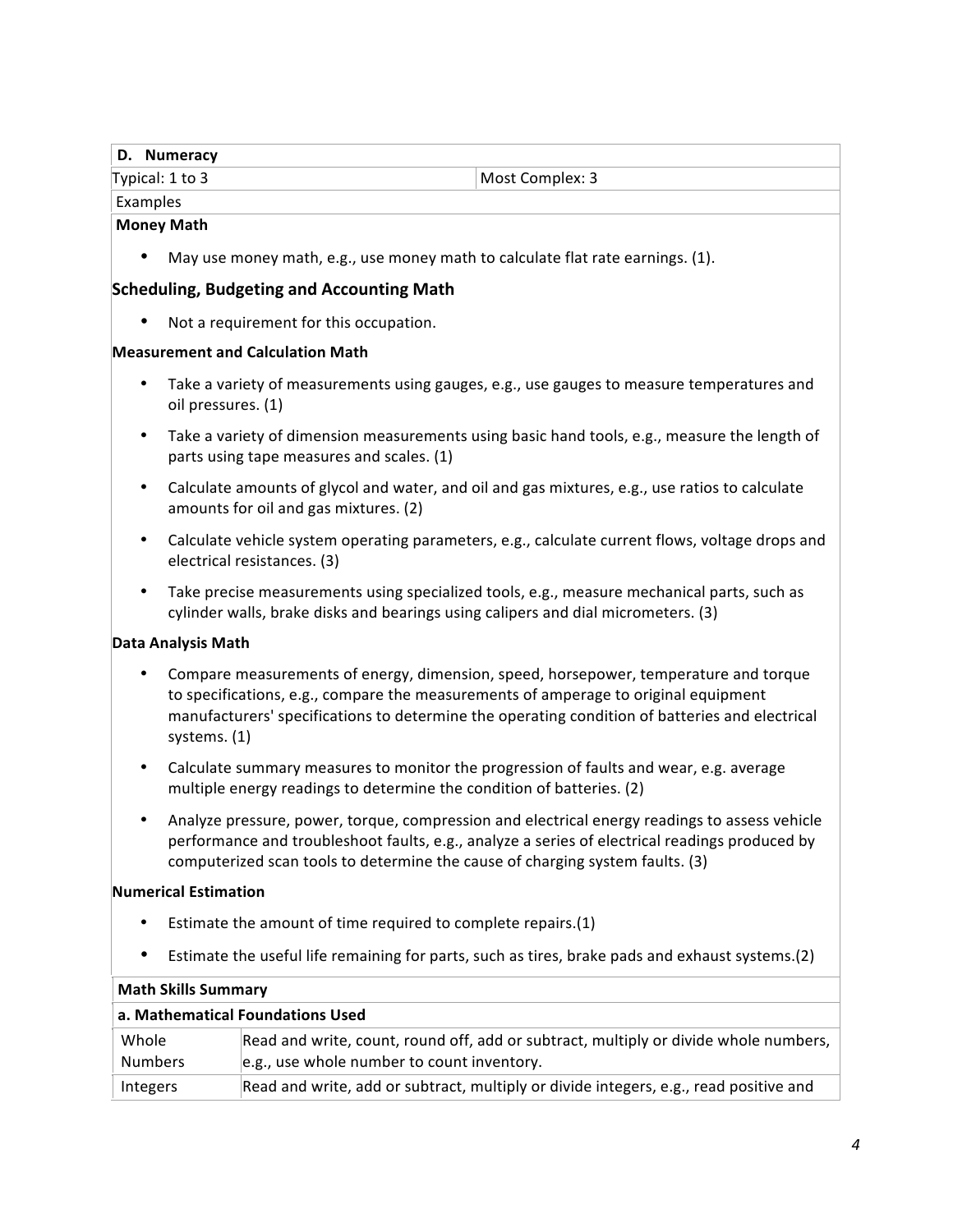|                                                                                                                                                                          | negative values for temperatures.                                                                                                                                                                           |  |  |  |  |
|--------------------------------------------------------------------------------------------------------------------------------------------------------------------------|-------------------------------------------------------------------------------------------------------------------------------------------------------------------------------------------------------------|--|--|--|--|
| Fractions                                                                                                                                                                | Read and write, add or subtract fractions, multiply or divide by a fraction, multiply or<br>divide fractions, e.g., read the size of screws and bolts measured in fractions of an<br>inch.                  |  |  |  |  |
| <b>Decimals</b>                                                                                                                                                          | Read and write, round off, add or subtract decimals, multiply or divide by a decimal,<br>multiply or divide decimals, e.g., measure the heads of engine blocks for smoothness<br>to thousandths of an inch. |  |  |  |  |
| Read and write percents, calculate the percent one number is of another, calculate a<br>Percent<br>percent of a number, e.g., estimate the percentage of brake pad wear. |                                                                                                                                                                                                             |  |  |  |  |
| Equivalent<br>Rational<br><b>Numbers</b>                                                                                                                                 | Convert between fractions and decimals or percentages, e.g., convert decimal<br>readings on drill bits to fractions.                                                                                        |  |  |  |  |
| Equations and<br>Formulae                                                                                                                                                | Use formulae by inserting quantities for variables and solving, e.g., use formulae to<br>calculate voltage drops, resistances and required amperages.                                                       |  |  |  |  |
| Use of Rate,<br>Ratio and<br>Proportion                                                                                                                                  | Use rates, ratios and proportions, e.g., use ratios to determine the correct fuel-to-air<br>settings on engines.                                                                                            |  |  |  |  |
| Measurement<br>Conversions                                                                                                                                               | Perform measurement conversions, e.g., convert litres of gas to gallons; convert<br>between wrench sizes in inches and those in millimetres; convert between<br>measurements in fractions and decimals.     |  |  |  |  |
| Summary<br>Calculations                                                                                                                                                  | Calculate averages and rates other than percentages, e.g., calculate yearly average<br>distances driven in kilometres; calculate rates of fuel consumption.                                                 |  |  |  |  |
| Use geometry                                                                                                                                                             | Use geometry, e.g., use geometry when aligning wheels.                                                                                                                                                      |  |  |  |  |
| Calculate<br>areas,<br>perimeters<br>and volumes.                                                                                                                        | Calculate areas and volumes, e.g., calculate the required volume of gasoline<br>additives, antifreeze, engine coolants and oil lubricants.                                                                  |  |  |  |  |
| b. Measurement Instruments Used                                                                                                                                          |                                                                                                                                                                                                             |  |  |  |  |

Examples 

- Time using watches and clocks.
- Weight or mass using electronic scales and balances.
- Distance and dimensions using odometers, calipers and micrometers.
- Liquid volumes using graduated containers and fuel gauges.
- Temperatures using liquid and digital thermometers, and laser temperature probes.
- Pressure using air pressure gauges, manometers and engine compression testers.
- Electrical potential (volts) using multimeters, voltmeters and scan tools.
- Wattage using watt meters and scan tools.
- Angles using wheel alignment machines and timing marks on gears and pulleys.
- Voltages, dwell angles, oxygen concentrations and engine temperatures using diagnostic scan tools.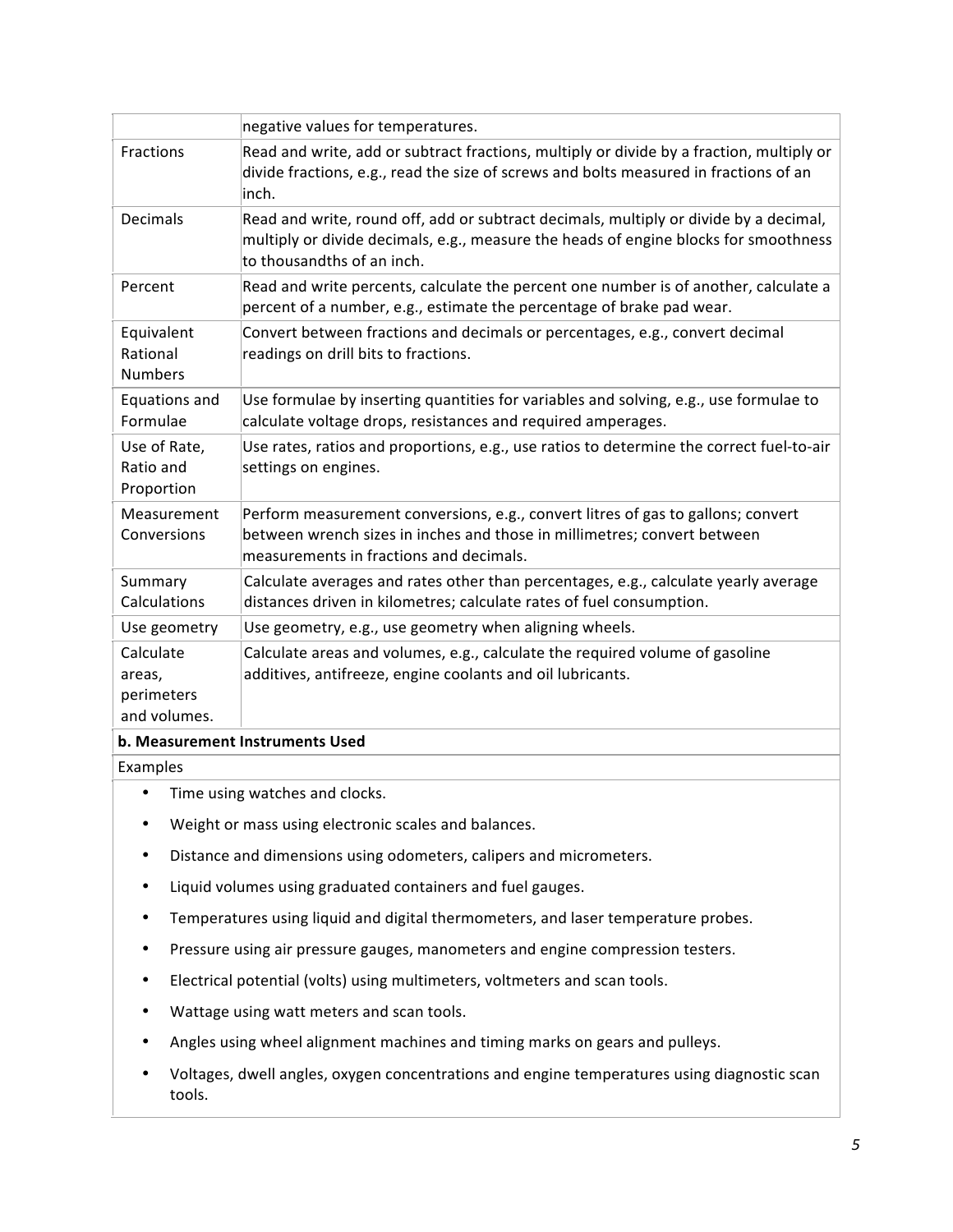- Rotational force using torque wrenches.
- Use the SI (metric) measurement system.
- Use the imperial measurement system.

#### **E. Oral Communication**

| Typical: 1 to 3 | Most Complex: 3 |
|-----------------|-----------------|

Examples 

- Listen to announcements made over public address systems. (1)
- Speak to partspersons and suppliers, e.g., talk to suppliers to order parts and establish delivery times. (1)
- May talk to customers to respond to questions and complaints, gather information about needed repairs, explain vehicle maintenance procedures and discuss the results of inspections and repairs. (2)
- Talk to service managers about a wide variety of topics, e.g., discuss billing procedures, work assignments and methods to enhance customer service. (2)
- Exchange technical repair and troubleshooting information with apprentices, co-workers, colleagues and manufacturers, e.g., explain complex repair procedures to apprentices and discuss unusual electronic control module faults with manufacturers' technical representatives. (3)

**Oral Communication Summary** 

|                                                                  | Purpose for Oral Communication (Part I) |                     |                                                                       |                                |                                               |                         |  |
|------------------------------------------------------------------|-----------------------------------------|---------------------|-----------------------------------------------------------------------|--------------------------------|-----------------------------------------------|-------------------------|--|
| Type                                                             | To greet                                | To take<br>messages | To provide or<br>receive<br>information,<br>explanation,<br>direction | To seek, obtain<br>information | To co-ordinate<br>work with that<br>of others | To reassure,<br>comfort |  |
| Listening (little or no<br>interaction)                          |                                         |                     |                                                                       |                                |                                               |                         |  |
| Speaking (little or no<br>interaction)                           |                                         |                     |                                                                       |                                |                                               |                         |  |
| Interact with co-<br>workers                                     |                                         |                     |                                                                       |                                |                                               |                         |  |
| Interact with those<br>you supervise or<br>direct                |                                         |                     |                                                                       |                                |                                               |                         |  |
| Interact with<br>supervisor/manager                              |                                         |                     |                                                                       |                                |                                               |                         |  |
| Interact with peers<br>and colleagues from<br>other organization |                                         |                     |                                                                       |                                |                                               |                         |  |
| Interact with<br>customers/clients/<br>public                    |                                         |                     |                                                                       |                                |                                               |                         |  |
| Interact with                                                    |                                         |                     |                                                                       |                                |                                               |                         |  |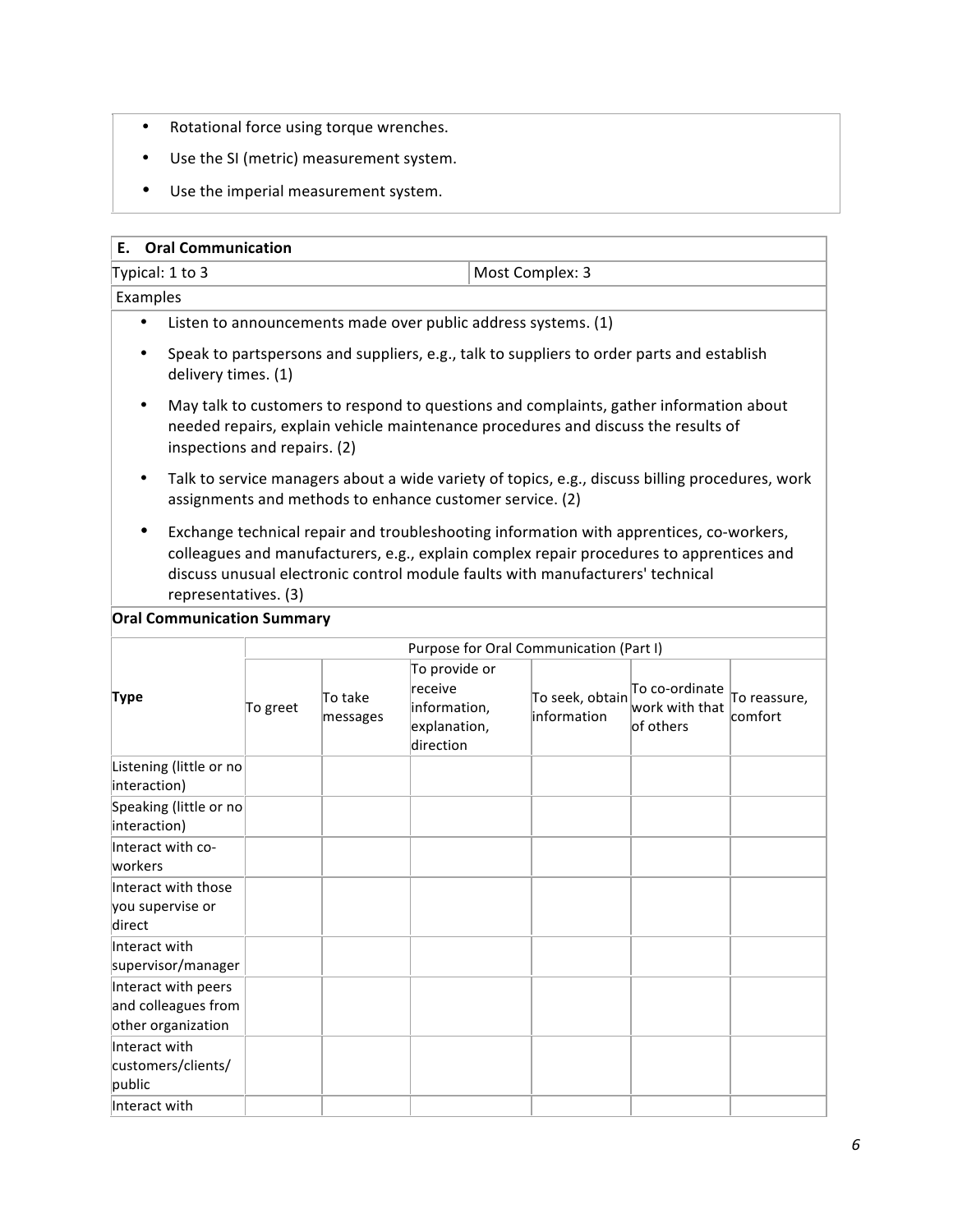| suppliers, servicers                           |              |                  |                                          |              |                                 |              |
|------------------------------------------------|--------------|------------------|------------------------------------------|--------------|---------------------------------|--------------|
| Participate in group                           |              |                  |                                          |              |                                 |              |
| discussion                                     |              |                  |                                          |              |                                 |              |
| <b>Present information</b>                     |              |                  |                                          |              |                                 |              |
| to a small group                               |              |                  |                                          |              |                                 |              |
| Present information                            |              |                  |                                          |              |                                 |              |
| to a large group                               |              |                  |                                          |              |                                 |              |
|                                                |              |                  | Purpose for Oral Communication (Part II) |              |                                 |              |
|                                                | To discuss   |                  |                                          | To instruct, |                                 |              |
| <b>Type</b>                                    | (exchange    | To               | To facilitate,                           | instill      | To negotiate,                   | To entertain |
|                                                | information, | persuade animate |                                          |              | understanding, resolve conflict |              |
|                                                | opinions)    |                  |                                          | knowledge    |                                 |              |
| Listening (little or no<br>interaction)        |              |                  |                                          |              |                                 |              |
| Speaking (little or no<br>interaction)         |              |                  |                                          |              |                                 |              |
| Interact with co-<br>workers                   |              |                  |                                          |              |                                 |              |
| Interact with those                            |              |                  |                                          |              |                                 |              |
| you supervise or                               |              |                  |                                          |              |                                 |              |
| direct                                         |              |                  |                                          |              |                                 |              |
| Interact with                                  |              |                  |                                          |              |                                 |              |
| supervisor/manager                             |              |                  |                                          |              |                                 |              |
| Interact with peers                            |              |                  |                                          |              |                                 |              |
| and colleagues from                            |              |                  |                                          |              |                                 |              |
| other organization                             |              |                  |                                          |              |                                 |              |
| Interact with<br>customers/clients/<br>public  |              |                  |                                          |              |                                 |              |
| Interact with<br>suppliers, servicers          |              |                  |                                          |              |                                 |              |
| Participate in group<br>discussion             |              |                  |                                          |              |                                 |              |
| <b>Present information</b><br>to a small group |              |                  |                                          |              |                                 |              |
| <b>Present information</b><br>to a large group |              |                  |                                          |              |                                 |              |

| <b>Thinking</b> |                    |                                                                                                                                                                                                                                                                             |  |  |  |  |  |
|-----------------|--------------------|-----------------------------------------------------------------------------------------------------------------------------------------------------------------------------------------------------------------------------------------------------------------------------|--|--|--|--|--|
|                 | Typical: 1 to 3    | Most Complex: 3                                                                                                                                                                                                                                                             |  |  |  |  |  |
|                 | a. Problem Solving |                                                                                                                                                                                                                                                                             |  |  |  |  |  |
| Examples        |                    |                                                                                                                                                                                                                                                                             |  |  |  |  |  |
| ٠               |                    | Are unable to meet repair deadlines due to heavy workloads and projects that take longer<br>than anticipated to complete. They ask their service managers to prioritize repairs, enlist the<br>help of co-workers and may work overtime to complete high priority work. (2) |  |  |  |  |  |
|                 |                    | Are unable to repair vehicles because specifications and instructions are unavailable. They<br>consult service managers, co-workers, suppliers and colleagues for advice and research                                                                                       |  |  |  |  |  |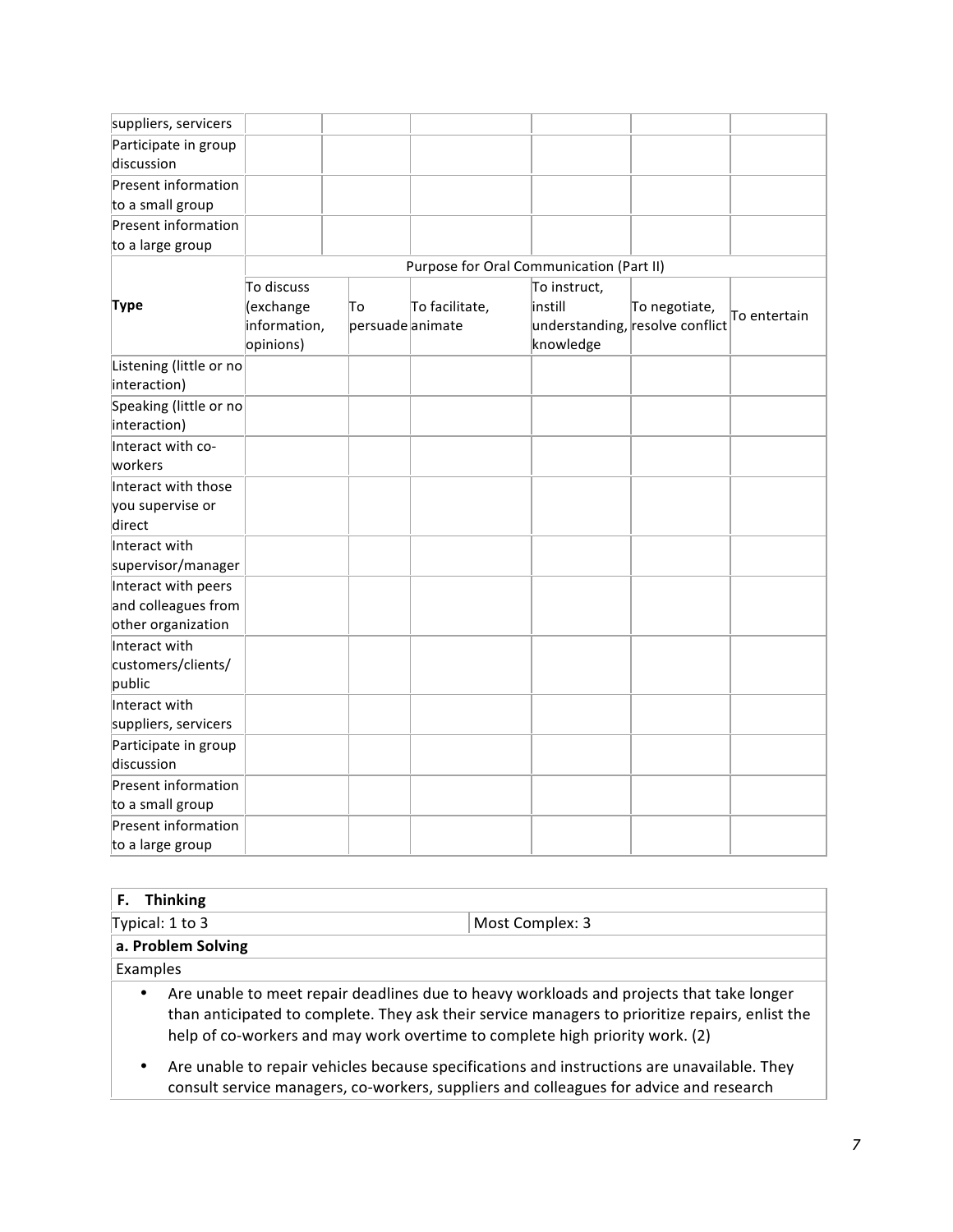websites to locate useable information. (2)

• Find that work is delayed due to equipment breakdowns and incorrect or unavailable parts. They inform service managers about delays and carry out other work until equipment repairs are completed and the needed parts and supplies arrive. (2)

#### **b. Decision Making**

Examples 

- Decide the order of repair and maintenance jobs, e.g., give priority to small tasks that can be turned around quickly. (1)
- Decide which tools to use, procedures to follow and tests to perform to diagnose and repair vehicles. (1)
- Decide that a vehicle component cannot be repaired. They consider the condition of parts and regulations governing vehicle roadworthiness requirements. (2)
- Decide the most efficient course of action to complete particular jobs, e.g., determine troubleshooting and repair sequences to efficiently diagnose and repair vehicle faults. (3)

#### **c. Critical Thinking**

Examples 

- Judge the accuracy of readings taken using equipment such as gas analyzers and dynamometers. They compare readings to other indicators of engine performance, such as vibration and noise. (1)
- May evaluate the performance of apprentices. They consider apprentices' abilities to diagnose and troubleshoot vehicle faults, locate information such as specifications, and complete repairs effectively. (2)
- Judge the condition of parts, e.g., inspect sprockets for signs of cracks, missing teeth and loose fit. They examine tires and belts for signs of cracks and exposed cords. (2)
- Evaluate the severity of vehicle defects and deficiencies. They consider criteria, such as roadworthiness regulations, safety and harm to the environment. (3)
- Evaluate the quality of repairs. They consider the results of test drives and data from equipment, such as gas analyzers and scan tools. (3)

# d. Job Task Planning and Organizing

Technicians may be assigned jobs one work order at a time or as a set of multiple work orders to be completed during a day. If there is flexibility in job choice, they prioritize jobs for efficiency, often taking care of routine or smaller jobs first to allow more time for complex repairs. They may be assigned jobs based on areas of expertise. Most technicians work on one job at a time unless coworkers need assistance or work is delayed until parts arrive. Planning must allow for unexpected occurrences, such as emergency jobs for fleet customers who rely on their vehicles for work. (2)

#### **Own Job Planning and Organizing**

Most technicians develop daily work plans to strategically organize their time. Sequencing multiple tasks for efficiency is a major part of the job and critical to meeting deadlines. (2)

#### **e. Significant Use of Memory**

Examples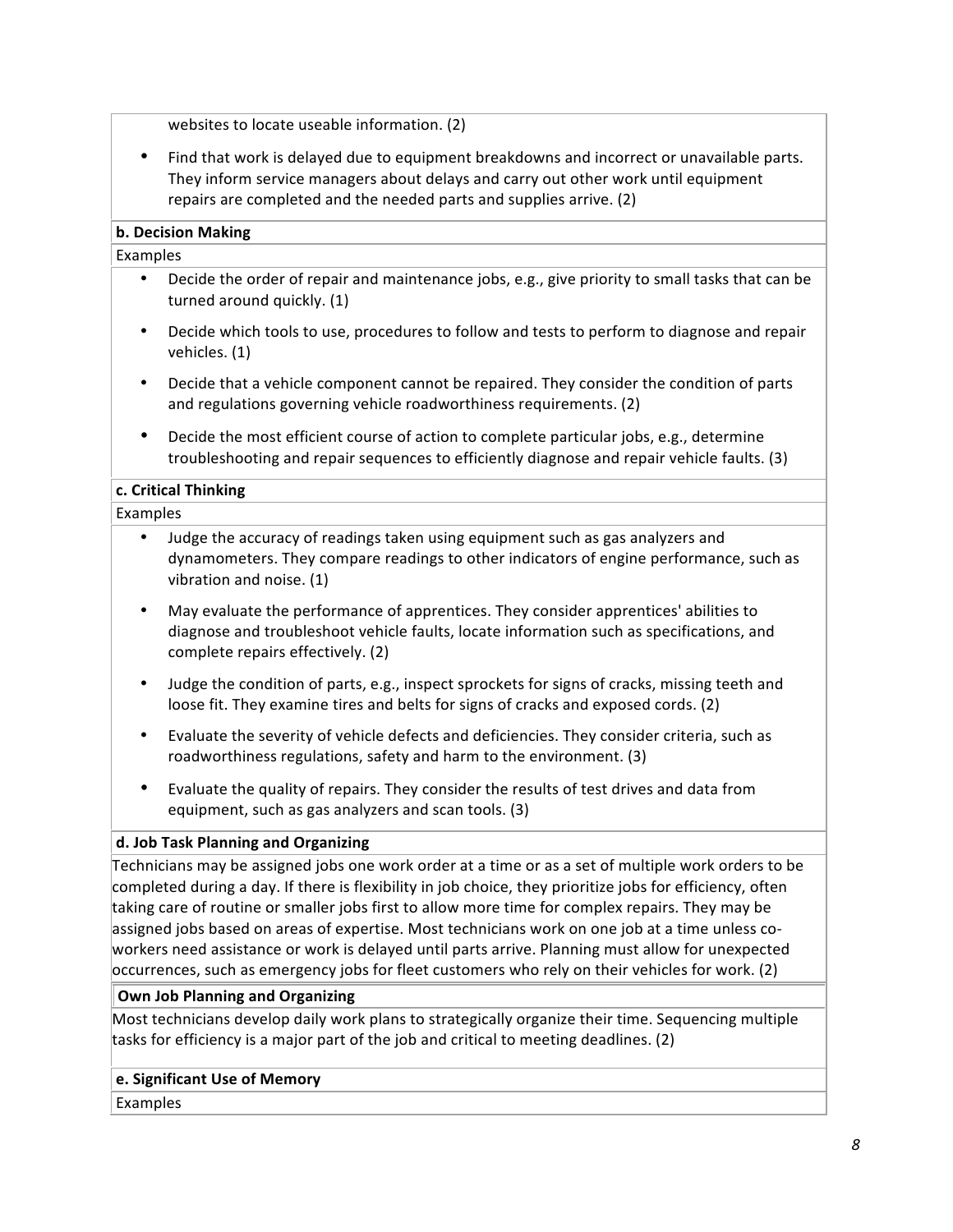- Remember the faults associated with error and trouble codes for various makes of vehicles.
- Remember previous repairs that give insight into current jobs of a similar nature.
- Remember the names of frequent customers and the makes of their vehicles.

#### **f. Finding Information**

Examples 

- Find information on stickers, labels, assembly drawings, repair manuals and websites to determine proper use, application and installation of parts and supplies. (1)
- Review displays on computerized scanning equipment, onboard vehicle sensors and handheld diagnostic tools to gain operational information about vehicles. (2)
- Locate information about mechanical faults by reviewing work orders, completing test drives and physical inspections, using scan tools and by speaking with customers and coworkers. (3)
- Locate troubleshooting and repair procedures for unusual faults by calling technical support lines, requesting assistance on Internet blogs and website forums, and by reading repair manuals and technical service bulletins. (3)

#### **G. Working With Others**

Most automotive service technicians work independently on jobs outlined in work orders. They may assist others with jobs that require two people or are within their specific area of expertise.

#### **Participation in Supervisory or Leadership Activities**

| $\mathbf{V}$ | Monitor the work performance of others.                                       |
|--------------|-------------------------------------------------------------------------------|
| $\mathbf{V}$ | Inform other workers or demonstrate to them how tasks are performed.          |
| $\mathbf{V}$ | Orient new employees.                                                         |
| $\bf{X}$     | Make hiring recommendations.                                                  |
| $\mathbf{V}$ | Assign routine tasks to other workers.                                        |
| $\mathbf X$  | Assign new or unusual tasks to other workers.                                 |
| $\mathbf{V}$ | Identify training that is required by, or would be useful for, other workers. |
| X            | Deal with other workers' grievances or complaints.                            |

| H. Digital Technology  |                 |  |
|------------------------|-----------------|--|
| Typical: 1 to 2        | Most Complex: 2 |  |
| Examples               |                 |  |
| <b>Word Processing</b> |                 |  |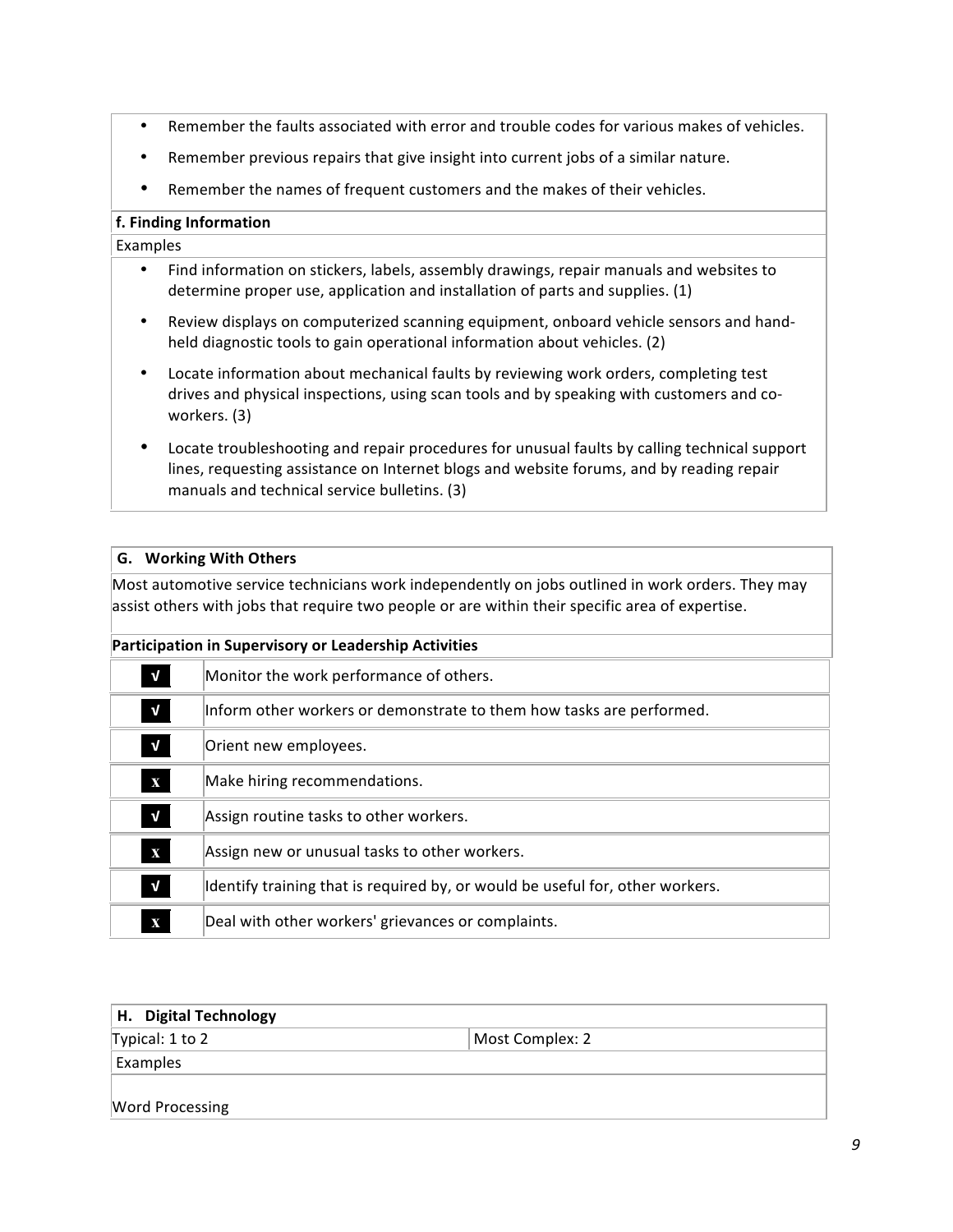• May write letters to customers, police and insurance brokers to present the results of mechanical inspections. (2)

#### Spreadsheet Software

May use spreadsheets, e.g., technicians at flat-rate shops may use spreadsheets to record and track billable hours. (2)

Bookkeeping, Billing and Accounting Software

Not a requirement for this occupation.

#### Communication Software

Exchange e-mail with other technicians, service managers, colleagues at other locations and manufacturer support specialists. (2)

#### Presentation Software

Not a requirement for this occupation.

#### Graphics Software

• Use graphics software, e.g., use graphics software incorporated into scan tools to access oscilloscope data displays such as signal values and ignition scope patterns. (2)

#### Data Bases

- Use specialized automotive service databases to access job assignments, input information on new jobs, retrieve and review past service information, and complete work orders. (2)
- Use databases to retrieve repair information and technical drawings. (2)

#### Internet

- Access manufacturers' web sites to access recent technical service bulletins, parts and component information, recall notices, frequently asked questions and specifications. (2)
- Use the Internet to access training courses and seminars offered by suppliers and employers. (2)
- May use the Internet to access articles to stay current on industry trends and practices. (2)

# Other Digital Technology

- Use hand-held devices such as mulitimeters to take electrical energy readings.  $(1)$
- Use electronic equipment to access data such as fault codes from onboard computers and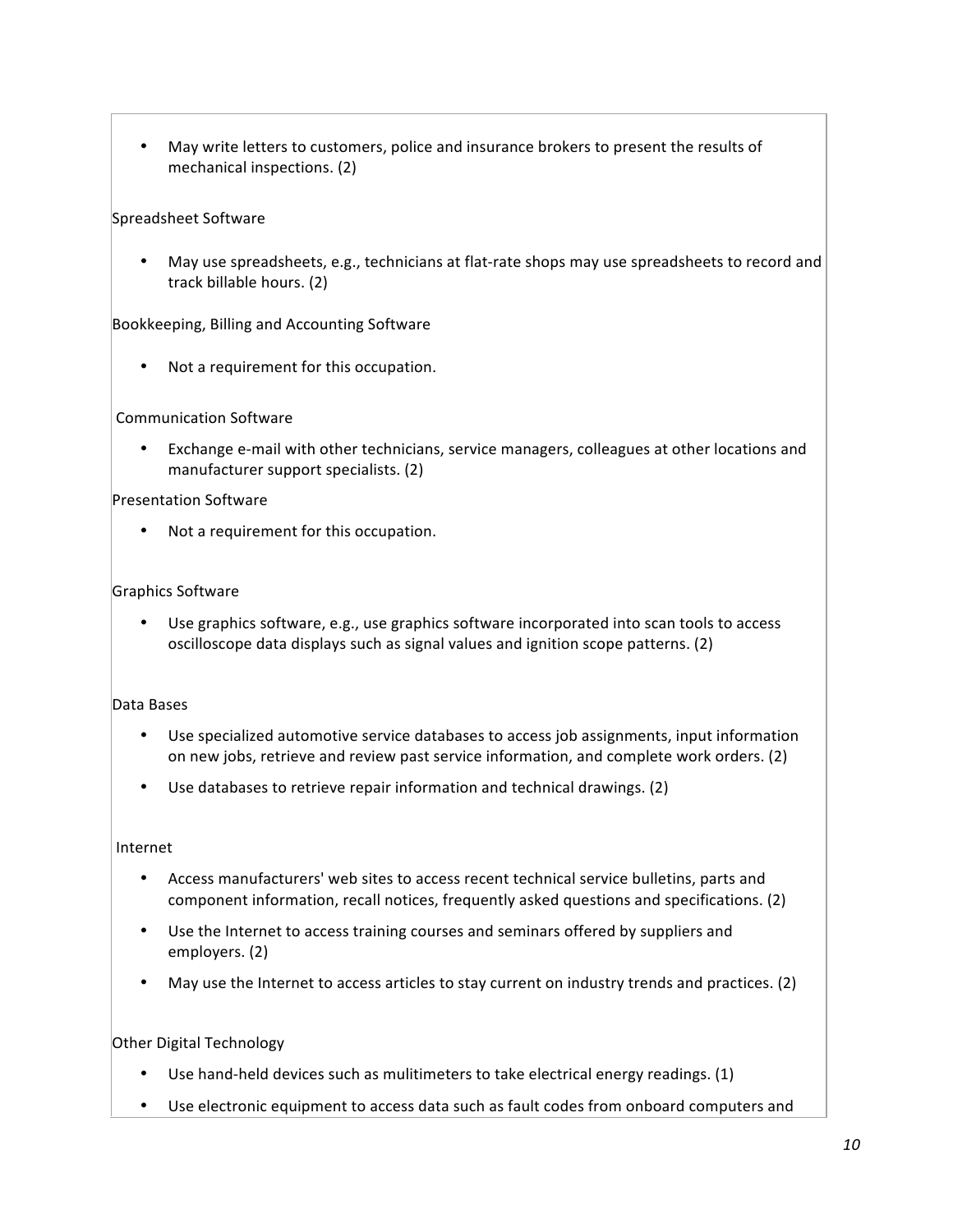sensors. (1)

- Use scan tools such as oscilloscopes to take energy readings and troubleshoot faults. (2)
- Use laptops connected to digital logic control modules to download data designed to regulate a vehicle's operating parameters. (2)
- Use computerized equipment such as wheel alignment machines to complete repairs. (2)

#### **I. Continuous Learning**

Constant change in the industry makes it important for automotive service technicians to stay current with the latest technology. They learn on the job, in organized information activities and in work discussion groups. Their training is provided by vehicle manufacturers, parts suppliers, employers and associations. They also advance their skills by reading work-related magazines, periodicals and automotive web sites.

| <b>How Learning Occurs</b><br>Learning may be acquired: |                                                                                                                                                                                                                                                                                   |  |
|---------------------------------------------------------|-----------------------------------------------------------------------------------------------------------------------------------------------------------------------------------------------------------------------------------------------------------------------------------|--|
| V                                                       | As part of regular work activity.                                                                                                                                                                                                                                                 |  |
| $\mathbf{V}$                                            | From co-workers.                                                                                                                                                                                                                                                                  |  |
| V                                                       | Through training offered in the workplace.                                                                                                                                                                                                                                        |  |
| $\mathbf{v}$                                            | Through reading or other forms of self-study<br>at work.<br>on worker's own time.<br>٠<br>using materials available through work.<br>٠<br>using materials obtained through a professional association or union.<br>٠<br>using materials obtained on worker's own initiative.<br>٠ |  |
| $\mathbf{v}$                                            | Through off-site training<br>with costs paid by the worker and employers.                                                                                                                                                                                                         |  |

#### **J.** Other Information

In addition to collecting information for this Essential Skills Profile, interviews with job incumbents also covered the following topics.

# **Physical Aspects**

Automotive service technicians are constantly in motion. When completing jobs, they move around, under and inside vehicles. They may have to lift heavy weights. Their sense of sound, sight, smell and touch are important in their analysis of automotive faults. It is important that they are able to